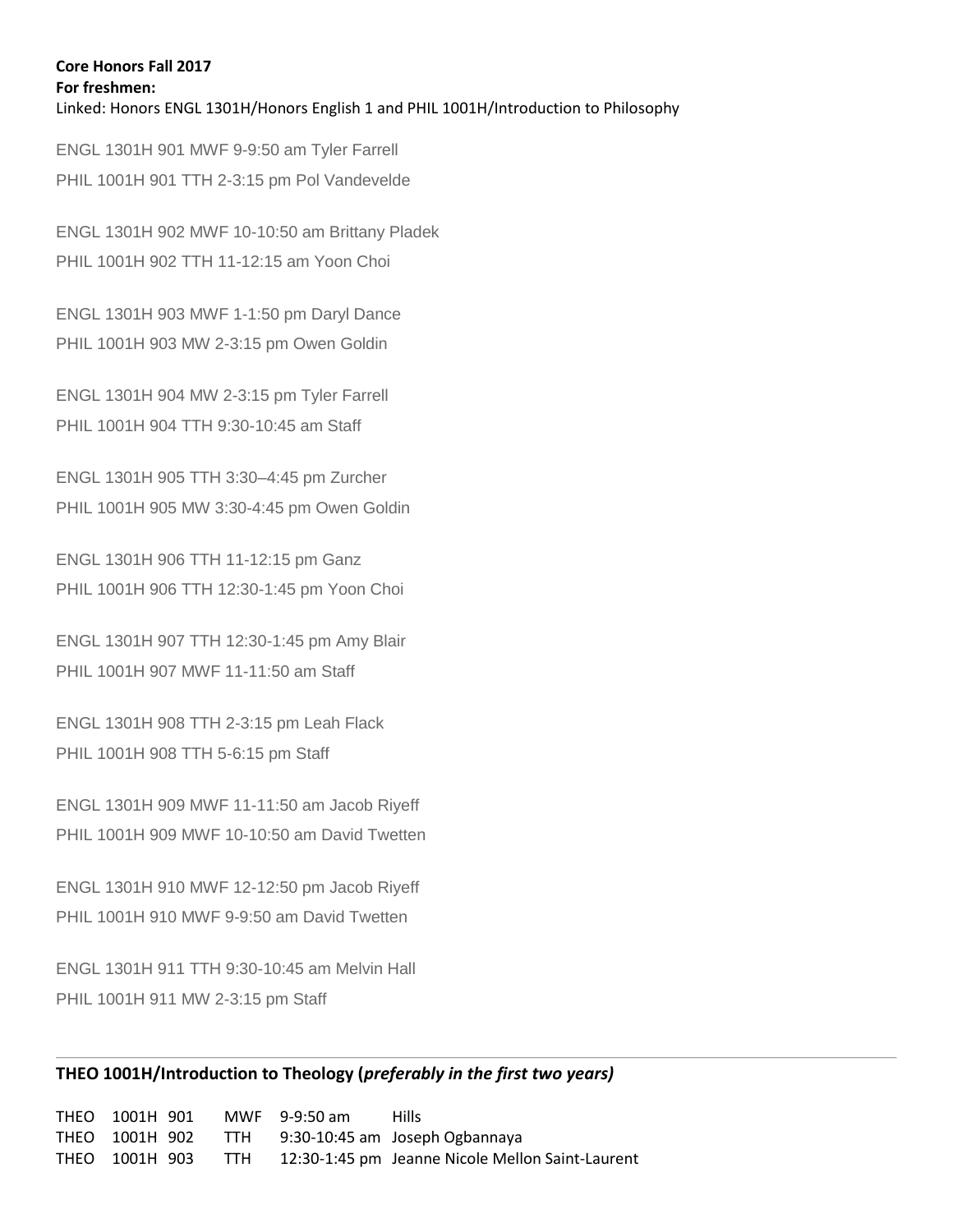## **Upper-division Theology (***any semester after the first year***)**

THEO 2310H 901 TTH 11-12:15 pm Danielle Nussberger *Prayer and Mystical Experience*

THEO 2410H 901 TTH 2-3:15 pm John Thiede *Latin American Theology*

**Menu Options**

#### **BIOL 1001H/Honors General Biology 1**

| 901                                                                                                   | TTH | 9:30-10:45 am Manogaran |                      |
|-------------------------------------------------------------------------------------------------------|-----|-------------------------|----------------------|
| 961                                                                                                   | w   | $2 - 2:50$ am           | Manogaran/Discussion |
| 962                                                                                                   | W   | $3 - 3:50$ pm           | Manogaran/Discussion |
| 963                                                                                                   | F.  | $1-1:50$ pm             | Manogaran/Discussion |
| 964                                                                                                   | F.  | 2-2:50 pm               | Manogaran/Discussion |
| <b>BIOL 1001H</b><br><b>BIOL 1001H</b><br><b>BIOL 1001H</b><br><b>BIOL 1001H</b><br><b>BIOL 1001H</b> |     |                         |                      |

#### **CHEM 1001H: Honors General Chemistry 1\***

CHEM 1001H Lecture 901: MWF 10-10:50, Llanie Nobile CHEM 1001H 941: W 2-4:50 pm, Lab, With CHEM 1001H 961: W 1-1:50 pm, Discussion

CHEM 1001H Lecture 902: MWF 10-10:50 am, Llanie Nobile CHEM 1001H 942: T 5:30 – 8:20 pm, Lab With CHEM 1001H 962: T 3-3:50 pm, Discussion

\*Register for the lab first. The two Honors lecture sections are the same lecture; register for the lecture section that is linked to the lab you have chosen.

#### **CHEM 1013H 101: General Chemistry 1 for Majors**

CHEM 1013H 101: MWF 9-10:50 am, Fiedler

#### **PHYS 1013H/Honors Classic and Modern Physics with Calculus 1**

PHYS 1013H 901 MWF 2-3:50 pm Andrew Kunz (*offered concurrently with PHYS 1013, MWF 2-4*)

#### **PHYS 1003H: General Physics with Introductory Calculus 1**

Register for any PHYS 1003 Lecture PHYS 1003 941: Honors Lab: TH 4-5:50 pm, Honors Lab, TBA/TA PHYS 1003 961: Honors Discussion: M 12:12:50 pm, Melissa Vigil

#### **PSYC 2001H/Honors Stats**

PSYC 2001H 901 TTh 9:30 – 10:45 am Magnus

Fall 2017 Seminars **HOPR 1953H (Honors Program First Year Seminar) HOPR 2953H (Honors Upper Level Seminar) HOPR 3957H (Core Honors Capstone Seminar)**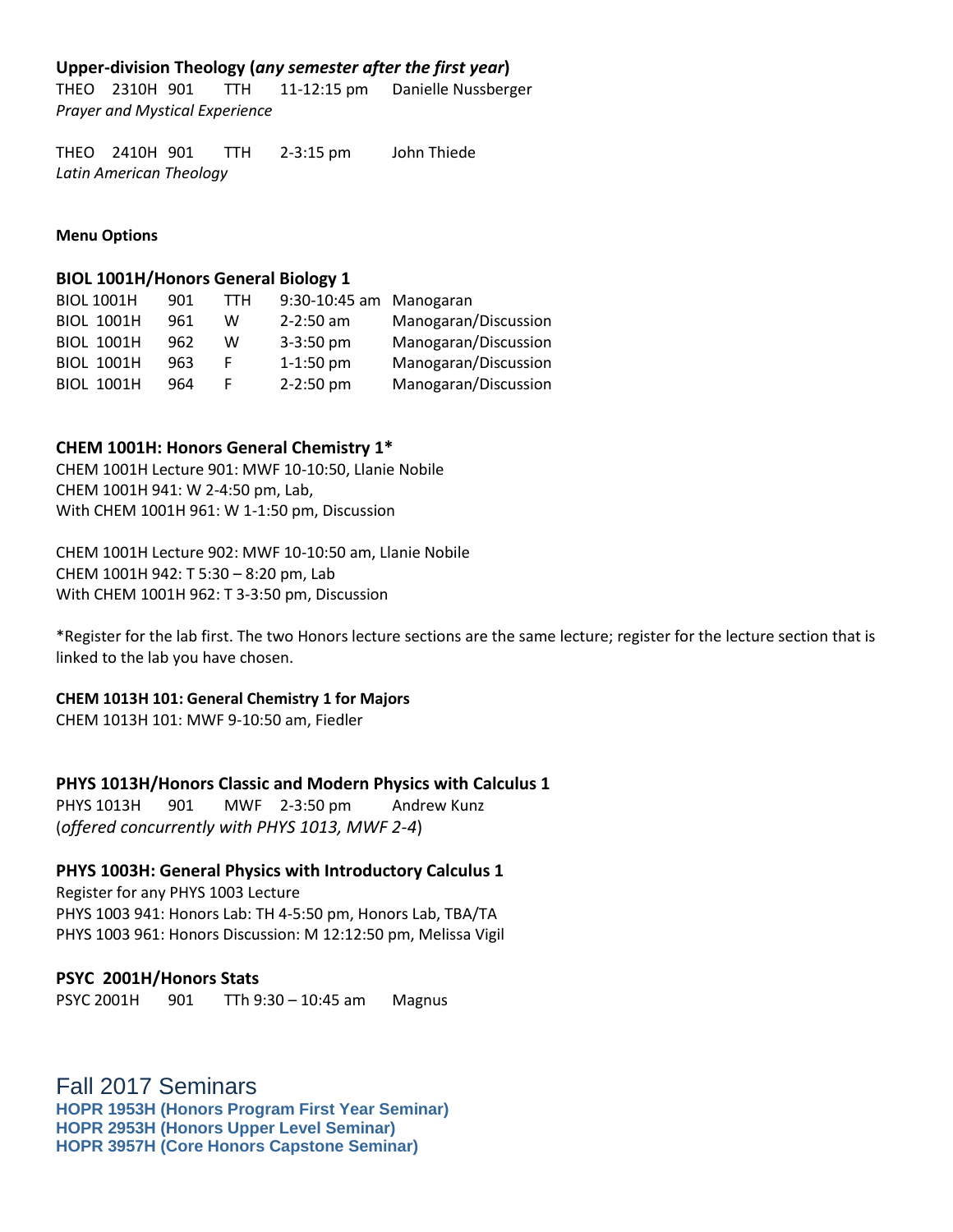# **HOPR 1953H (Honors Program First Year Seminar), 1 cr, s/u**

## **HOPR 1953H, 901 Connecting Meaning and Purpose to Career**

*Jeremy Eudaly, Marquette Career Services TH 12 - 1:15 pm*

This course will explore concepts of meaning in life and purpose through the lens of positive psychology. These constructs will form a theoretical foundation from which to begin understanding the self and how to bring meaning into student's future careers and lives. Career development theories and exercises will be explored to help student's make intentional choices about their futures and engage in meaningful careers. The course will integrate theory and practice through engaging class activities, brief lectures, discussion, and reflective assignments grounded in well established

theory and methods.

# **HOPR 1953H, 902 Graphic Medicine: Illness, Disease, and Health in Comics**

## *Brenda Fay, Raynor Memorial Libraries*

*F 12 - 1:15 pm*

Can a patient's story be as exciting as a superhero's? This seminar will look at comic and graphic novel representations of illness, disease, and health. Seeing cancer, mental health, disability, aging, neurological disorders, and more through the eyes of patients, nurses, and doctors can help us understand and empathize as we never could before. Throughout the course you'll hear from nurses, doctors, and comic artists themselves and get a chance to create your own four-panel comic.

## **HOPR 1953H, 903 The Biology of Sex Determination**

*Tony Gamble, Biological Sciences*

*M 4 – 5:15 pm*

Sex determination is the biological process that controls whether an individual becomes male or female. Sex, it turns out, can be established by a variety of different and rapidly evolving mechanisms. However, it is only recently that scientists have begun to understand the processes responsible for generating the sexes. This seminar will explore the biological underpinnings of sex determination, how sex-determining mechanisms have evolved across the tree of life, the scientific processes that have produced these discoveries, and the implications for human health and society.

# **HOPR 1953H, 904 An In-Depth Look at Milwaukee's Visual Arts**

*Deirdre Dempsey, Theology*

*Lynne Shumow, Haggerty Museum of Art*

*TH 11 - 12:15 pm*

Milwaukee is home to a vibrant arts scene with a diverse community of talented artists, many of whom show their work on the national and international stage. This seminar will give students the opportunity to meet several of these artists, observe their creative process, and view, firsthand, some of the most interesting artwork being made in Milwaukee. Students will also see and learn about works from the Haggerty Museum's permanent collection and the fall 2017 exhibitions, *Rick Shaefer: Refugee Trilogy and 18th Century Apocalyptic Images*.

# **HOPR 1953H, 905 Adapting Short Fiction for the Screen**

*Jenna Green Azab, English Tyler Farrell, English W 3:30 - 4:45 pm*

This writing-intensive course will examine how short literary fiction can be adapted for twenty first-century mediums, particularly film. We will examine how the professional writer shapes short works for the screen and gain competency in scriptwriting with an emphasis on form and content, comedic and dramatic narrative technique, character development, story and scene structure, and dialogue. The course will culminate with students collaborating in small groups to apply these techniques into practice by drafting, composing, and revising an adapted screenplay. This class will be an excellent opportunity for any students interested in an introduction to crafting a unique and strong voice in the genre of film. No previous scriptwriting or creative writing experience is required.

# **HOPR 1953H, 906 Narrative Psychology of Self**

*Ed de St. Aubin, Psychology*

*M 12 - 1:15 pm*

Students learn how Narrative Psychologists collect and analyze life stories. We use an individual's stories of one's past, present, and future to discover relevant aspects of a person's identity. We focus on the identity of first-year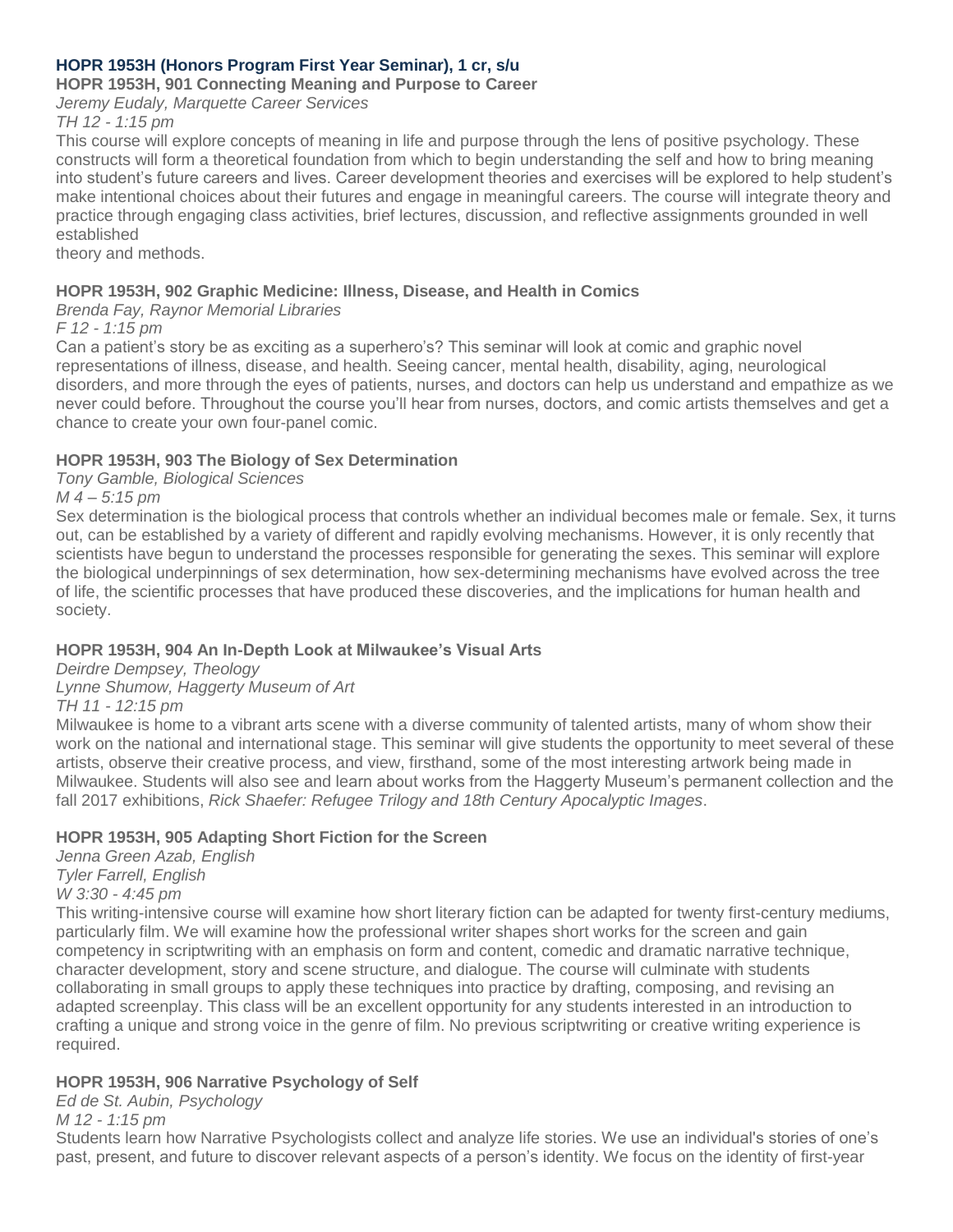university students.

# **HOPR 1953H, 907 Disney Reimagined: If You Can Dream It, You Can Do It**

*Kathryn Hendrickson, English Matthew Burchanoski, English*

*T 5 – 6:15 pm*

Disney movies inspire wonder and nostalgia like few artistic creations can. Critical misgivings, however, must not be ignored. This course examines a set of animated Disney films, from Cinderella to Moana, analyzing them as producers and reflections of culture which have become mythologies all their own. What do these films tell us about race, gender, class, and power? How do we balance deep emotional attachment with critical skepticism? How do we figure in the range and heft of Disney's corporate model? Behind the ubiquitous princesses and excitable mice lie these crucial questions and more.

# **HOPR 1953H, 908 Totalitarianism and Refugees**

*Emily A. Lynch, Anthropology*

*M 6 - 7:15 pm*

Who, and what, are refugees? How can refugees be seen as out of place in a world characterized by often dizzying senses of dislocation and movement? This course will offer a broad examination of violence, genocide, and trauma in a cross-cultural context with refugees at the center of our inquiry. We will examine overt forms of political and ethnic violence, such as war, genocide, and crimes against humanity, as well as more discreet and ordinary expressions, such as state neglect and uneven distributions of resources and risk.

# **HOPR 1953H, 909 Poetry and Painting**

*Jaimee Hills, English*

*TH 3:30 - 4:45 pm*

This course will explore the relationship between text and image, specifically focusing on poetry and painting, but will expand to other visual works including pieces from the Haggerty museum. Leonardo Da Vinci described the relationship between the two sister arts as such: "Painting is poetry that is seen rather than felt, and poetry is painting that is felt rather than seen." By exploring a survey of ekphrastic poetry and other visual-based texts, discussing the coinciding movement in visual art and poetry over the last century, students will practice literary and visual analysis as well as practice creative writing skills through evoking vivid imagery in their own work. The course will culminate in a creative project designed by the student that incorporates image and text.

# **HOPR 1953H, 910 Why(,) College?**

*Conor Kelly, Theology*

# *F 1 - 2:15 pm*

This course offers students the opportunity to reflect on the meaning and purpose of college and the college experience in big picture terms. The course will center on two types of questions: first, what is the rationale for a four-year college education, especially one rooted in the Catholic, Jesuit tradition—i.e., "Why College?" Second, how might we make sense of specific policies, practices, and decisions that universities like Marquette adopt today and which shape the student experience—i.e., "Why, College?!" The students in the course will select specific topics and much of the course content.

# **HOPR 1953H, 911 Lin-Manuel Miranda's Hamilton**

*Gerry Canavan, English*

## *F 2 - 3:15 pm*

This 12-week course is devoted to interdisciplinary study of Lin-Manuel Miranda's smash musical *Hamilton*, looking at the play from a variety of disciplinary perspectives: literary studies, history, cultural studies, theater studies, fine arts, and more. Closely studying the musical first in its entirety and then moving through it track-by-track, we will also explore the unexpectedly wide impact of Hamilton in the larger world of popular culture and national politics, including (in multiple ways) the 2016 presidential election. Why Hamilton? Why \*this\* Hamilton? And why now? Hamilton's immense popularity, its rich intertextuality, and its incredible internal structural complexity make it a perfect opportunity to become acquainted with academic methods that will, I hope, serve you well across the rest of your time at Marquette and beyond.

# **HOPR 1953H, 912 J. R. R. Tolkien's The Lord of the Rings**

# *William Fliss, Raynor Memorial Libraries*

*W 4:30 - 5:45 pm*

Did you know that Marquette University owns the original manuscripts for J. R. R. Tolkien's The Lord of the Rings? In this seminar we will read this classic work and use the manuscript collection to study Tolkien's writing process.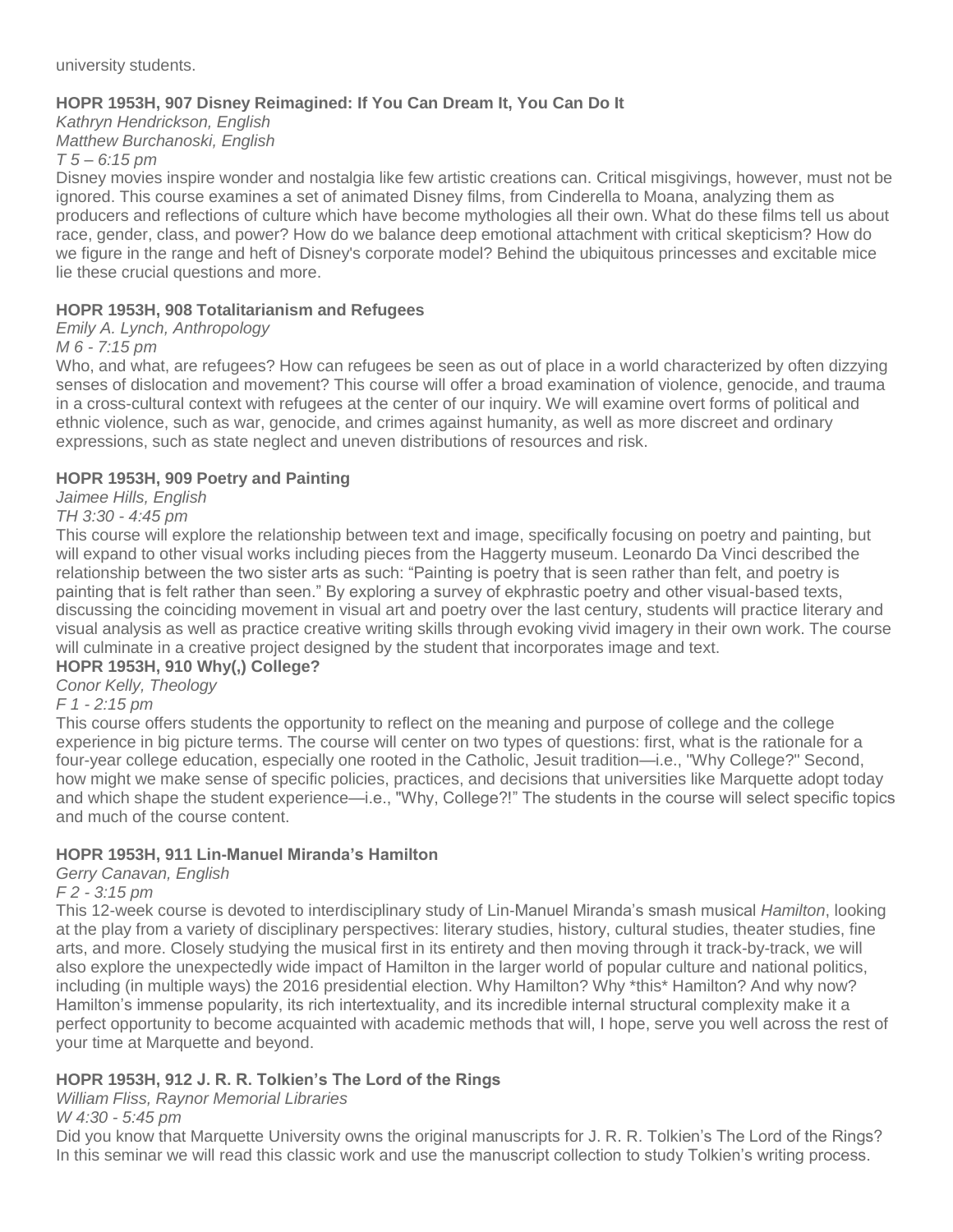Students will grow to understand how Tolkien developed his epic story and how much revision he undertook before it was published. In addition to our engaging discussions of this iconic work, students will enjoy access to one of the world's great literary manuscript collections, and they will emerge from the semester with a deeper understanding of archives.

# **HOPR 1953H, 913 The Beatles and the British Invasion**

*Bruce Cole, Raynor Memorial Libraries*

*TH 3 - 4:15 pm*

The course will explore musical and cultural change shortly before and for a period of roughly three years after the arrival of the Beatles and their highly anticipated initial appearance just over fifty years ago on The Ed Sullivan Show. We will look at how the British Invasion bands came, established a new order in popular music, and changed forever not only rock and roll music, but the business of popular music and popular culture here in America and internationally.

## **HOPR 1953H, 914 The Veteran Narrative**

#### *Magdalen Patchet, English*

*W 2 - 3:15 pm*

This course will explore the various ways that the 'veteran narrative' is packaged, heard, and interacted with in our culture. We will ask: who is a veteran? How have cultural narratives about soldiering, war, and veterans influenced our impression of the word "veteran"? How have veterans written about war themselves? We will discuss how the definition and image of the veteran has changed as military demographics have expanded or remained consistent over large periods of time. A secondary focus of this course is to closely consider the representation of the female veteran in light of changing contemporary military demographics in the United States.

## **HOPR 1953H, 915 Philosophy and Science Fiction**

## *Anthony Peressini, Philosophy*

#### *T 12:30 - 1:45 pm*

Science fiction, as a genre, if in fact it constitutes one, has been obsessed with philosophical questions. Issues often explored in science fiction include the ultimate nature of reality, the meaning of human existence, the nature of god, of what an intelligent mind consists, the nature of good and evil, the possibility of a non-human person, the nature of time, whether souls exist, the status and role of religion, and the limits and possibilities of human (and non-human) societies. In this seminar, we'll work on getting a sense of what a philosophical question is and how it differs from other kinds of questions, e.g., scientific and theological ones by reading, analyzing, and discussing science fiction. We'll also work on defining science fiction and distinguishing it from other kinds of fiction (historical, fantasy, etc.).

## **HOPR 1953H, 916 Getting to Green! Environmental Sustainability Leadership in Practice**

## *Brent Ribble, Campus Sustainability Coordinator*

## *T 8 - 9:15 am*

Students will explore sustainability topics, leadership concepts, and their intersections in practice. Discussions will focus on the social, environmental, financial/economic, and leadership significance of complex sustainability topics such as climate change, energy, water, waste, and more. Students will develop meaningful relationships with one another and with faculty researchers, professionals, and community members who are demonstrating sustainability leadership in their careers. Students will also select special topics to explore based on interest. Sustainability means meeting the social, environmental, and financial/economic needs of the present without compromising the ability of future generations to meet their own needs. Sustainability includes conserving energy, water, and other resources; protecting and improving air, water, and habitat quality; preventing waste and pollution; and doing these activities in a manner that promotes social justice, health, environmental welfare, and economic security.

## **HOPR 1953H, 917 Video Games and Philosophy**

#### *Maxwell Patchet, English*

#### *M 2 - 3:15 pm*

This course explores the intersection of philosophy with the medium of video games, looking at how video games conceptualize philosophical problems and how philosophy offers insight into video games. This will include looking at topics like ethics in role-playing games, the nature of free will, and the prevalence of the Frankenstein's monster archetype. In addition, we will consider how different philosophies influence the way we view video games, á la Anita Sarkeesian's controversial Feminist Frequency YouTube channel. This will enable to our class to come to a better understanding of how to engage with a surprisingly complex medium of entertainment.

## **HOPR 1953H, 918 The Portrayal of Physics in Popular Culture**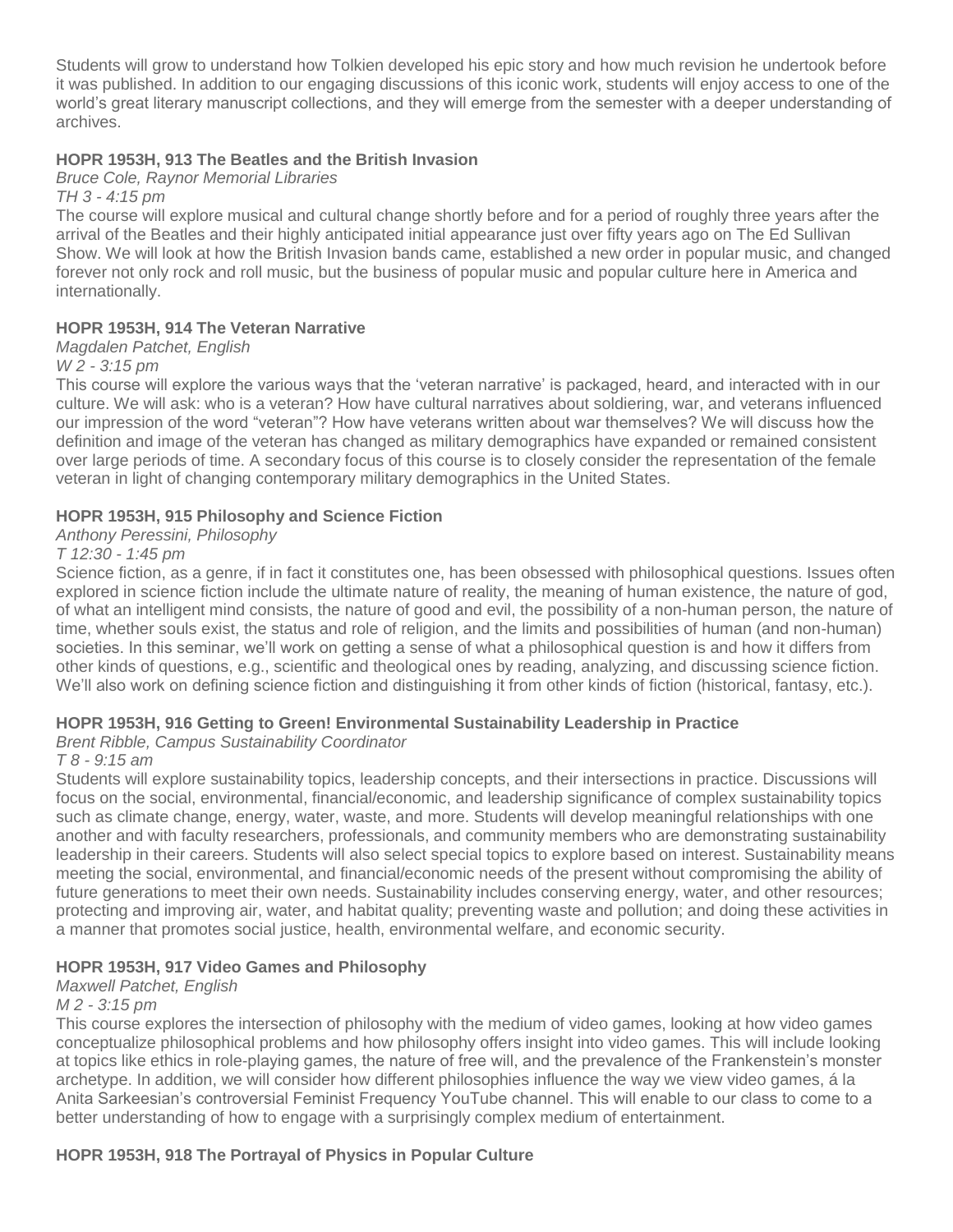## *William Hirsch, Physics T 3:30 – 4:45 pm*

Remember that time you watched a movie and thought to yourself, "this scene is ridiculous! This would not physically happen in real life!" This course will explore how much effort (or lack thereof) was placed into portraying plausible representations of physical reality in a large variety of movies. We will also examine a few video games in the same manner. As a group, you will discuss the topics of motion, explosions, gravity, energy, radiation, heat, electricity, and other phenomena via watching clips or perhaps an entire movie. Mostly we will focus on the extreme ends of the spectrum in this regard, hence movies scrutinized will range from Oscar winners and Cannes festival "art films" to some of the most infamously bad cinema ever produced. Many of these movies will be unfamiliar to you, but are held in high regard by film critics, so perhaps you will develop a deeper appreciation for film as art as well. You might also discover the joy of watching terrible movies and having a good laugh.

# **HOPR 1953H, 919 Exploring the History of Racial Segregation in Milwaukee's Churches**

# *Peter Borg, History*

# *Th 12:30 – 1:45 pm*

In 1963 Dr. Martin Luther King Jr. observed that America is most segregated on Sunday mornings when its citizens are in church. Although many Americans grew up in churches that still reflect this reality, and therefore accept it as "just the way things are," there were distinct points in time when opportunities presented the possibility of a more Biblical worship experience. This seminar explores the history of how and why the majority of Milwaukee's churches fit Dr. King's observation. Prior to examining Milwaukee, we will briefly learn more broadly about the history of race in the United States and the ways in which the nation's churches have sought to influence society's perspectives on race and racism, or have shunned that responsibility. Come ready to share your personal experience, as well as perspectives on brief weekly readings, but also be willing each week to listen to your seminar-mates,as their stories may be different from yours in challenging and beneficial ways.

# **HOPR 2953H (Honors upper level seminar), 2 cr, s/u**

#### **HOPR 2953H, 901 The Art and Science of Creativity**

*Tim Cigelske, Office of Marketing and Communication MW 11 - 11:50 am*

The Art and Science of Creativity examines how new ideas are developed and applied in a range of fields, from music to business and science. Students will be exposed to research that explores the nature of creativity, including concepts from psychology, biology and the social sciences. We will examine and apply techniques of famous innovators and creatives in fields such as writing, engineering and entrepreneurship to see how creativity can successfully be applied across disciplines.

# **HOPR 2953H, 902 Contemplative Practices; Comparative Traditions and Practices**

# *Alan Madry, Law School*

# *T 4 - 5:40 pm*

The first goal of this seminar is to learn a simple practice of meditation that provides a uniquely deep and orderly restful state to the body and an equally deep and silent experience that results in greater awareness, centeredness, contentment, and equanimity. Second, we will explore a variety of contemplative traditions including how these traditions understand the highest possible state of human life and how contemplative practices contribute to the achievement of those states. Third, in reading texts from these traditions, we'll think about how to read and understand complex texts that describe rich but unfamiliar cosmologies. And, finally, we'll give some thought to how critically to evaluate the cogency of these narratives.

# **HOPR 2953H, 903 Lights, Camera, Activism**

# *Erik Kowalik, Raynor Memorial Libraries*

## *TH 5 – 6:40 pm*

The decreasing cost and complexity of the tools needed to create video is making it easier and easier for one to create a video to inspire social change. This seminar will expose students to the needed skill set to produce a 3-to-5 minute issue-based video. The class works closely with the Raynor Memorial Libraries Digital Scholarship Lab allowing students to build confidence in their digital media skills and make them aware of the resources available on campus. The confidence and knowledge students gain in their multimedia skills allow them the ability to develop multimodal projects for other classes and activities.

# **HOPR 2953H, 904 Milwaukee by Sketchbook**

*Daria Kempka, Office of Marketing and Communication W 5 - 6:40 pm*